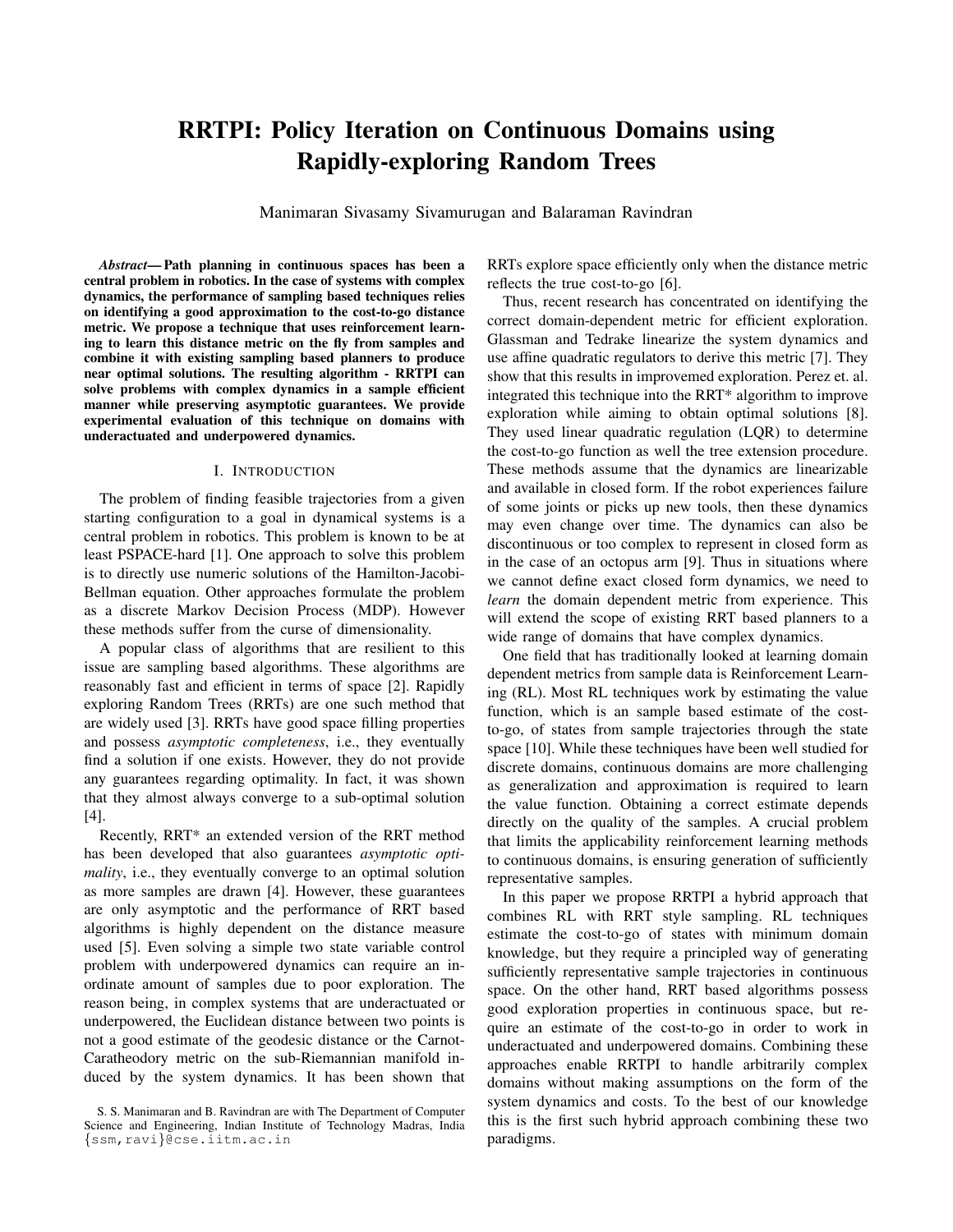We first construct a discrete approximation to the given problem by drawing samples. We then estimate the cost to go pseudo-metric (or the value function) using policy evaluation methods. Following which, we use the estimated value function to again generate samples and form a *better* discrete approximation. The process is thus repeated, iteratively forming better approximations and solving them till the original problem is solved sufficiently well. This method, is in spirit, similar to the iMDP technique of Huynh et. al. [11]. However, they do not handle complex dynamics and rely on Euclidean distance to explore when sampling. Our method works on complex domains with nonlinear dynamics and retains the asymptotic completeness and optimality properties of RRT based methods.

## II. PRELIMINARIES

### *A. Reinforcement Learning*

We model the problem of finding an optimal path as solving a Markov Decision Process(MDP). A continuous MDP  $\mathcal M$  is described as  $\langle S, A, T, R \rangle$ .  $S \in \mathbb{R}^n$  is the domain of states. Each state has a corresponding set of allowed actions *As* . This set may be discrete or continuous. The action set *A* is defined as  $\bigcup_s A_s$ .  $T(s, a, s')$  is the probability of transitioning from state  $s \in S$  on taking action *a* to a state *s'*. If the transitions are deterministic we may write it as  $T(s, a) = s'$ .  $R(s, a, s')$  is the expectation of real valued rewards(or cost) associated with taking action, *a* from state  $s \in S$ , and reaching state *s'*. These rewards are generally bounded in  $[R_{min}, R_{max}]$ . Given some starting state  $s_0$ , we pick an action  $a_0$  resulting in a state transition to some  $s_1$  according to  $T$  and a reward *r*<sup>1</sup> sampled from *R*. After a fixed time step, we pick the next action and so on so forth, resulting in a sequence of states actions and rewards  $s_0$ ,  $a_0$ ,  $r_1$ ,  $s_1$ ,  $a_1$ ,  $r_2$ ,.... Our objective is to choose actions  $a_0, a_1, \ldots$  such that we obtain maximum cumulative reward or *return*. The return is defined as  $\sum_{r=1}^{\infty} \gamma^r r_t$ , where  $r_t$  is the reward at time step *t* and  $\gamma \in (0,1)$  is the discount factor.

A policy  $\pi$  is a mapping from the state space *S* to the action space *A*.  $\pi : S \times A_s \rightarrow [0,1]$  that is, it represents the probability of choosing some action at a given state *s*. A deterministic policy is usually denoted as  $\pi(s) = a$  where  $a \in$ *A<sub>s</sub>*. The state value function of a state  $J^{\pi}(s)$  is the expected return obtained by following policy  $\pi$  starting from the state *s*. When the set *S* is discrete, we may express the value function for a given policy using the Bellman equations as,

$$
\forall s \in S, \ J^{\pi}(s) = \sum_{a} \pi(s, a) \sum_{s'} T(s, a, s') [R(s, a, s') + \gamma J^{\pi}(s')]
$$
\n(1)

A policy  $\pi^*$  is optimal if  $\forall s, \pi \, J^{\pi^*}(s) \geq J^{\pi}(s)$ . The optimal value function also denoted as,  $J^*$  can be calculated by replacing the expectation over set of actions in equation 1 with the max operator. When the state space is continuous, we use parametric or non-parametric function approximation techniques to represent *J*.

#### *B. Policy Evaluation using TD(*λ*)*

Equations 1 can be solved using dynamic programming techniques [10]. In most real world scenarios however, the transition probabilities are not available directly or are too complicated to be represented explicitly. A popular class of RL algorithms solve this problem by *sampling*, and estimate the value function. This is known as policy evaluation.

The TD( $\lambda$ ) family of algorithms is a basic method that uses temporal differences to estimate  $J^{\pi}$  [12]. Consider a set of N trajectories of the form  $\{s_0, a_0, r_1, s_1, a_1, r_2, \ldots s_{M_i}\}_{i=1}^N$ . the TD(0) algorithm estimates the state value function using the following update

$$
\hat{J}(s_t) \leftarrow (1-\alpha)\hat{J}(s_t) + \alpha(r_{t+1} + \gamma \hat{J}(s_{t+1})) \tag{2}
$$

 $0 \le i \le N$ ,  $0 \le t \le M_i$ . The parameter  $\lambda$  is a measure of how much credit is assigned to earlier states in the trajectory. It serves to trade off bias and variance in the estimates with  $\lambda =$ 0 having least variance and most bias [12]. TD( $\lambda$ ) converges provably with appropriately decaying values of  $\alpha$ .

Methods that handle continuous states usually assume a functional form of  $J^{\pi}$  to estimate the value [13], [14]. We use  $TD(\lambda)$  on the discrete MDP approximation of the continuous problem, as given by a RRT based sampling technique, to get point estimates of *J*. We then generalize the point estimates to unseen states, by using nearest neighbor methods. Details on the sampling technique and reasoning behind our choice of the policy estimation technique are given in section IV. We will first describe our sampling technique in the following section.

#### III. RAPIDLY EXPLORING RANDOM SAMPLE TREES

In this section we briefly introduce RRTs and describe how we use them to generate a 'sample tree' of trajectories to approximate a given problem. Given a space *S*, the basic RRT construction is as follows. The algorithm randomly samples a point in the space and calculates the nearest node in the existing tree from the sampled point. A new point is added to the tree by moving a fixed distance in the direction of the sampled state. If the resulting edge from connecting the nearest point to the new point is collision free then the vertex and edge are added to the tree. This is known as extending the tree. Thus the tree is stretched outwards towards lesser explored areas. This requires a distance measure for calculating the nearest vertex and extending the tree. RRTs possess several attractive properties in terms of exploration. Given a **RRT** *G* of size *n* with set of vertices  $V(G)$  and edges  $E(G)$ constructed in some space *S*, then

$$
\lim_{n \to \infty} Pr(s \in V(G)) \to 1, \ \forall s \in S
$$

Also the probability that a node in the tree will be expanded is proportional to the volume of its Voronoi region. This accounts for the *rapidly-exploring* property of RRTs. We will preserve this property while generating samples.

Given a control problem formulated as an MDP  $\mathcal{M}$ , we would like to generate sample trajectories using a RRT-like procedure. We assume access to a generative model  $\mathcal{M}$  as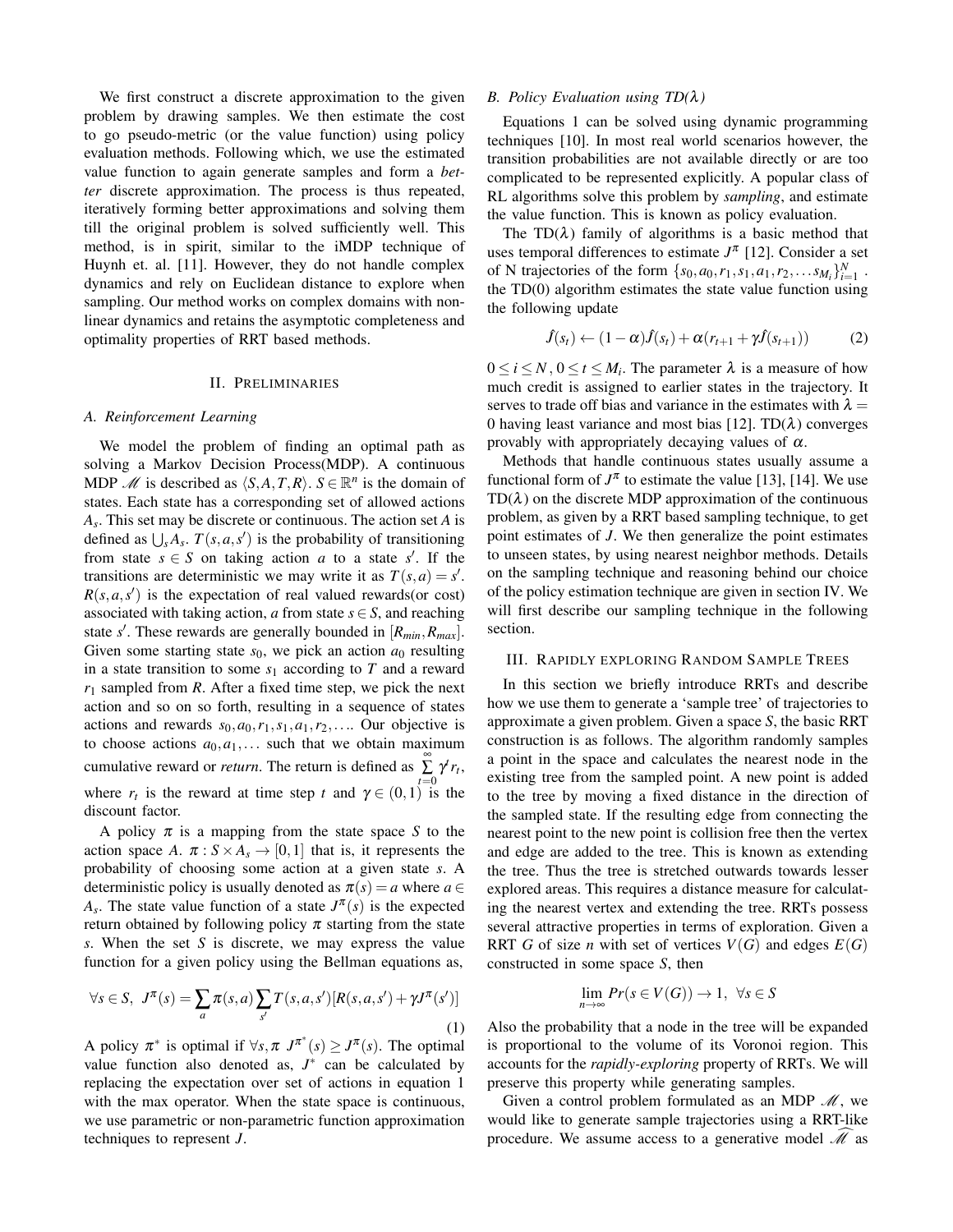described by Ng and Jordan [15]. Given a state *s* and action *a*, the model returns a sample from distribution of the next state and a sample reward corresponding to a fixed time step. In our algorithm, we generate samples based on a metric defined by the value function. Thus the Nearest and Extend functions are defined as shown below based on the metric  $\|\cdot\|_J$ .

| <b>Function</b> Nearest $(s, X, \ \cdot\ _J)$                         |
|-----------------------------------------------------------------------|
| <b>Data:</b> Set of states X, distance measure given by $\ \cdot\ _J$ |
| and a state s                                                         |
| <b>Result:</b> Return $x_{near} \in X$ such that,                     |
| $x_{near} = \arg \max_{x \in X}   x - s  _J$                          |
|                                                                       |

| <b>Function</b> Extend $(s, s_{target}, \ \cdot\ _J)$ |  |  |  |  |  |  |
|-------------------------------------------------------|--|--|--|--|--|--|
|-------------------------------------------------------|--|--|--|--|--|--|

- Data: Given state *s* and a target state *starget* and a distance metric  $\|\cdot\|_J$
- **Result:** A sample  $(s_{ext}, a_{ext}, r_{ext})$  such that  $s_{ext}$  can be reached from *s* on performing *aext* and is closest to *starget* as defined by the distance metric

1  $d_{min}$  ← −∞ 2 for *every*  $a \in A_s$  do  $\text{Sample } (r', s') \leftarrow \widehat{\mathcal{M}}(s, a)$ 4 **if**  $\|s' - s_{target}\|_J > d_{min}$  then  $d_{min} \leftarrow ||s' - s_{target}||_J$ 6  $(s_{ext}, a_{ext}, r_{ext}) \leftarrow (s', a, r')$ 7 end 8 end

Given a real valued function *J* (the value function in our case) defined on the state space *S*, we define

 $||x - y||_I$  = (*J*(*x*) − *J*(*y*)) where *x*, *y* ∈ *S* 

Note that in the Extend function, when the action space is continuous, we simply sample some *k* actions uniformly and then choose the best amongst them.

We may now define a sampling procedure that returns a tree of samples *G* from the given problem based on a distance measure  $\|\cdot\|_I$ . The algorithm closely resembles the RRT algorithm in constructing the samples. The ConstructRRST procedure as defined in Algorithm 3, constructs a tree with samples of the form  $(s_t, a_t, r_{t+1}, s_{t+1})$ .

The tree is grown in a *greedy* manner with respect to the value function *J* as the action that maximizes reward(or minimizes cost) is chosen in the Extend function. Using the value function as a distance measure preserves the efficient exploration property of RRTs discussed above. The probability of an edge  $(s, s')$  being included in the tree is given by the product of the probability of the following two events - (i) Probability that vertex *s* is selected for expansion. (ii) Probability that  $s'$  is selected. The probability of the first event is proportional to the volume of the Voronoi region of *s*. This is a property of RRTs. The probability of the second

event is proportional to the value of the state  $J(s')$ . Given a set of samples, we re-evaluate the value function using TD(0) as described in the next section.

|                         | <b>Algorithm 3:</b> ConstructRRST( $N$ , $\ \cdot\ _J$ )                             |
|-------------------------|--------------------------------------------------------------------------------------|
|                         | $1 E(G) \leftarrow \emptyset, V(G) \leftarrow s_{start}$                             |
|                         | $2 n \leftarrow 0$                                                                   |
|                         | 3 while $n < N$ do                                                                   |
| $\overline{\mathbf{4}}$ | Sample a state $s_{new}$ from S                                                      |
| 5                       | $s_{near} \leftarrow$ Nearest $(s_{new}, V(G), \ \cdot\ _J)$                         |
| 6                       | $(a_{ext}, s_{ext}, r_{ext}) \leftarrow$ Extend $(s_{near}, s_{new},    \cdot   _J)$ |
| 7 <sup>7</sup>          | $V(G) \leftarrow V(G) \cup \{s_{ext}\}\$                                             |
| 8                       | $E(G) \leftarrow E(G) \cup \{(s_{near}, a_{ext}, r_{ext}, s_{ext})\}$                |
| $\mathbf Q$             | $n \leftarrow n+1$                                                                   |
|                         | 10 end                                                                               |
|                         | 11 <b>return</b> G                                                                   |

## IV. ESTIMATING THE VALUE FUNCTION

Given a sample tree *G* as described in the previous section, we formulate a discrete approximation to the original problem as follows. From every leaf node in the tree, a path is traced back to the root. This gives us several sample trajectories. We consider a discrete problem whose states are the nodes of the tree  $V(G)$ . We evaluate a discrete value function  $J: V(G) \mapsto \mathbb{R}$  using the *TD*(0) update given in Equation 2 on the sample trajectories. This can be thought of as backing up values along the trajectories of the tree. *T D*(0) on discrete domains with a finite set of sample trajectories converges to a fixed value [12].

This value function is discrete and is defined only on specific points. It has to be generalized across the entire state space of the original problem. This a standard regression task. We use nearest neighbor methods that build local models around a given query point. Depending on the nature of the model and definition of the locality there are several variants. We use the following techniques and compare them in experiments described later.

*1) Locally constant:* Here we simply take the value as the average of the values of k-nearest-neighbors(k-nn) of *x*. The distance metric used to evaluate the nearest neighbors is Euclidean.

$$
J(x) = \sum_{s_i \in \text{Nbr}(x)} \frac{1}{k} \widehat{J}(s_i)
$$

For  $k = 1$ , the value of a state is generalized to its Voronoi region. By varying *k* we can vary the size of the neighborhood over which we generalize. We can reduce the variance in the estimate by learning local models, such as those discussed by Atkeson et. al. [16].

*2) Locally linear:* We assume the value of the function is linear within a neighborhood. The parameters of the function  $\beta$  are learnt by minimizing the least-squared error using simple linear regression as described below.

$$
J(x) = \beta x = \sum_{j=1}^{n} \beta_j x_j + \beta_0
$$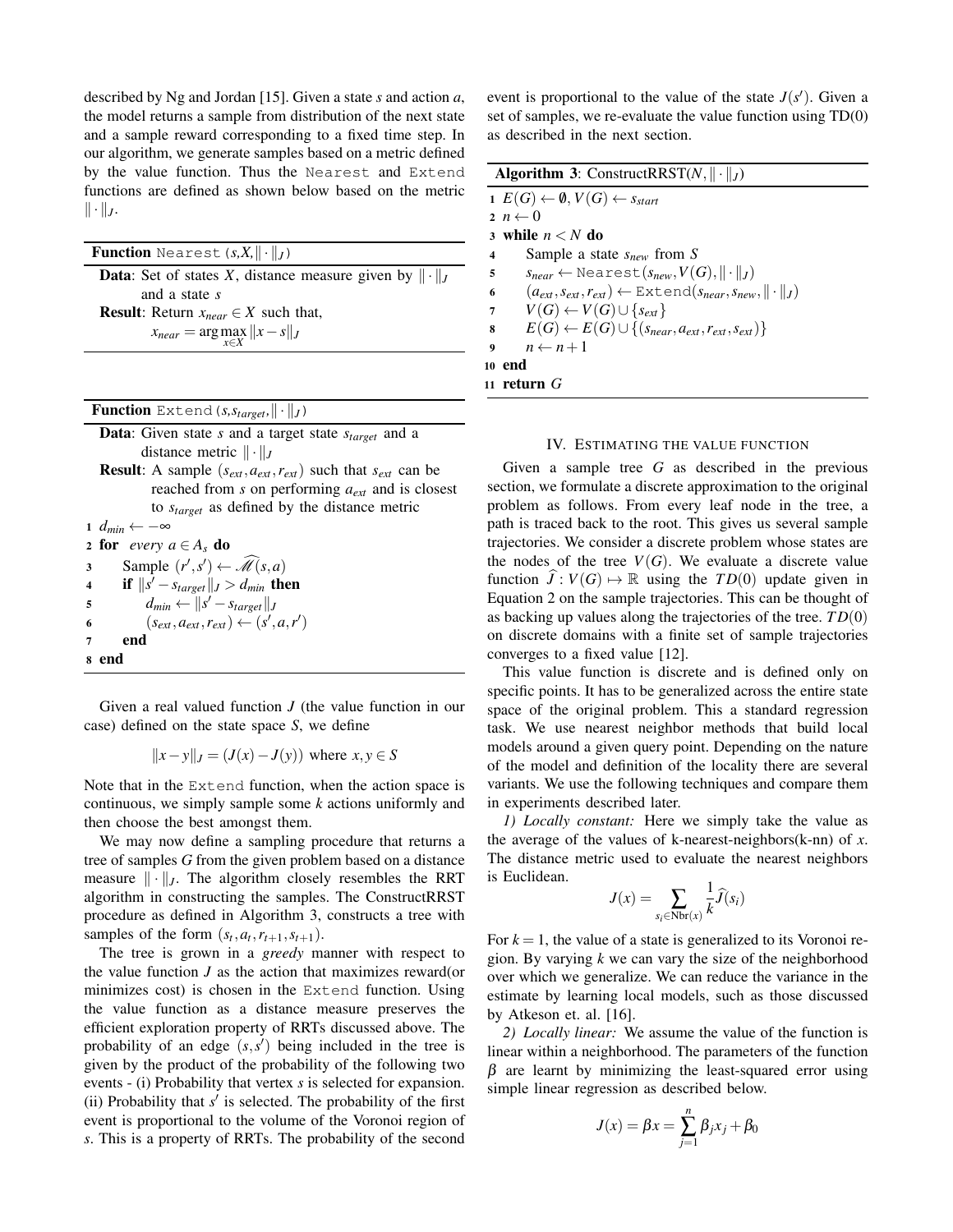$$
\beta = \arg\min_{\beta} \sum_{s_i \in \text{Nbr}(x)} (\beta s_i - \widehat{J}(s_i))^2
$$

Here the loss function is defined only within the neighborhood, i.e., we use only the k-nearest-neighbors as training for the linear regression model. In higher dimensional state spaces, locally constant estimates tend to perform poorly because of high variance. In such cases linear methods tend to perform better [16]. This results in a method which has more bias in terms of representation than simple k-nn regression.

*3) Locally linear with Gaussian weights:* We employ a Gaussian weighting scheme based on the distance of the points in the neighborhood. Closer points are given more weight-age [16]. We use define a Gaussian kernel

$$
K(d) = \exp(-d^2)
$$

where *d* is a distance measure between the input states in the neighborhood and the target point. Here we use the Euclidean distance. We assign weights to the inputs using this kernel and regress. The modified error function for estimating  $\beta$ becomes

$$
\beta = \arg\min_{\beta} \sum_{s_i \in \text{Nbr}(x)} K(||x - s_i||) (\beta s_i - \widehat{J}(s_i))^2
$$

We will call these techniques nearest neighbor temporal difference or NN-TD methods. We can define a procedure NN-TD(*G*) that takes a tree of sample transitions *G* as input and returns the generalized estimate of the value function. Note that these techniques use a 'lazy' approach to estimate the value at a given point, i.e., they do not perform any calculations until a point is queried and just maintain the set of input points and the corresponding values as such. Thus in an implementation of this method, the generalization is done only when value function is estimated as  $J(s)$  in the Extend and Nearest functions. Such nearest neighbor techniques are preferred as they have low bias in learning and can approximate any arbitrary function given enough data points. Alternatively we can evaluate the value function directly from the set of samples by suitably modifying Fitted Q-Iteration [14]. Here we may use parametric methods such as support vector regression and Gaussian processes regression. However, experimentally they did not perform well. One reason could be the following—these methods operate directly on the vector representation of a state from  $\mathbb{R}^n$ , whereas  $TD(0)$  runs on a tabular representation of states. As the vertices of the set  $V(G)$  are actually embedded on a manifold induced by complex dynamics of the system, methods that run on the  $\mathbb{R}^n$  representation perform poorly.

Our method based on  $TD(0)$  approximates the values better as it operates on the latent space of the system. This due to the fact that the geodesic distance along the trajectories approximate the inherent metric of the manifold. Moreover, the accuracy of the approximation improves as the number of points in the trajectories increases. Given that our sampling technique RRST is asymptotically complete,  $TD(0)$  combined with nearest neighbor regression is a favorable method to learn the value function, since it allows us to give asymptotic guarantees on the correctness of approximation. Comparisons between various techniques for policy evaluation are presented in the experiments section.

Now that we have described a class of techniques for estimating the value function from a set of samples, and a technique for generating samples by maximizing the value function, we can define an iterative procedure that alternates between RRST and NN-TD to make progressively better discrete approximations and solve the original problem. We describe our algorithm RRTPI in the following section.

#### V. RRTPI

The RRTPI algorithm is described in Algorithm 5. Given a control problem, we begin with a uniform estimate for the cost-to-go function  $J_0$ . We use this to generate a set of sample transitions using the ConstructRRST method described in Section III. We then estimate the value function  $J_n$  from these samples using NN-TD. This estimate is used in the subsequent iteration to construct another sampling tree such that it is grown greedily w.r.t the previously evaluated value function.

| Algorithm 4: $RRTPI(N)$                                           |
|-------------------------------------------------------------------|
| 1 Initialize uniformly $J_0 \leftarrow 0$                         |
| $2\ n \leftarrow 1$                                               |
| 3 while $n < N$ do                                                |
| 4 $G_n \leftarrow \text{ConstructRRST}(M_n, \ \cdot\ _{J_{n-1}})$ |
| 5 $J_n \leftarrow \text{NN-TD}(G_n)$                              |
| 6 $n \leftarrow n+1$                                              |
| 7 end                                                             |

As we obtain better samples, the estimate of the optimal value function continuous to improve. This proceeds in an iterative manner till we obtain a sufficiently optimal solution. The size of sample set  $M_n$  can be changed for different iterations. Typically initial iterations need more samples as the value function might not accurately estimate the optimal cost-to-go.

This method resembles policy iteration, which is a DP based technique for solving discrete MDPs [10]. In policy iteration, an optimal policy  $\pi^*$  is found as follows. First begin with an random policy  $\pi$ . Evaluate this policy, i.e., find the value function  $J^{\pi}$  using some policy evaluation technique. Then define a new policy that is greedy w.r.t the estimated value function. This step is called policy improvement. The corresponding new value function is again estimated and the steps are repeated till the policy converges to an optimal one. The similarities with our algorithm are now apparent and hence the name RRTPI.

The NN-TD step in our algorithm corresponds to policy evaluation, and the constructRRST step corresponds to policy improvement. We may think of our algorithm as extending policy iteration to continuous domain using samples to estimate both the policy and the value function. Also, we do not require full knowledge of the system dynamics as in the case of policy iteration. A generative model that allows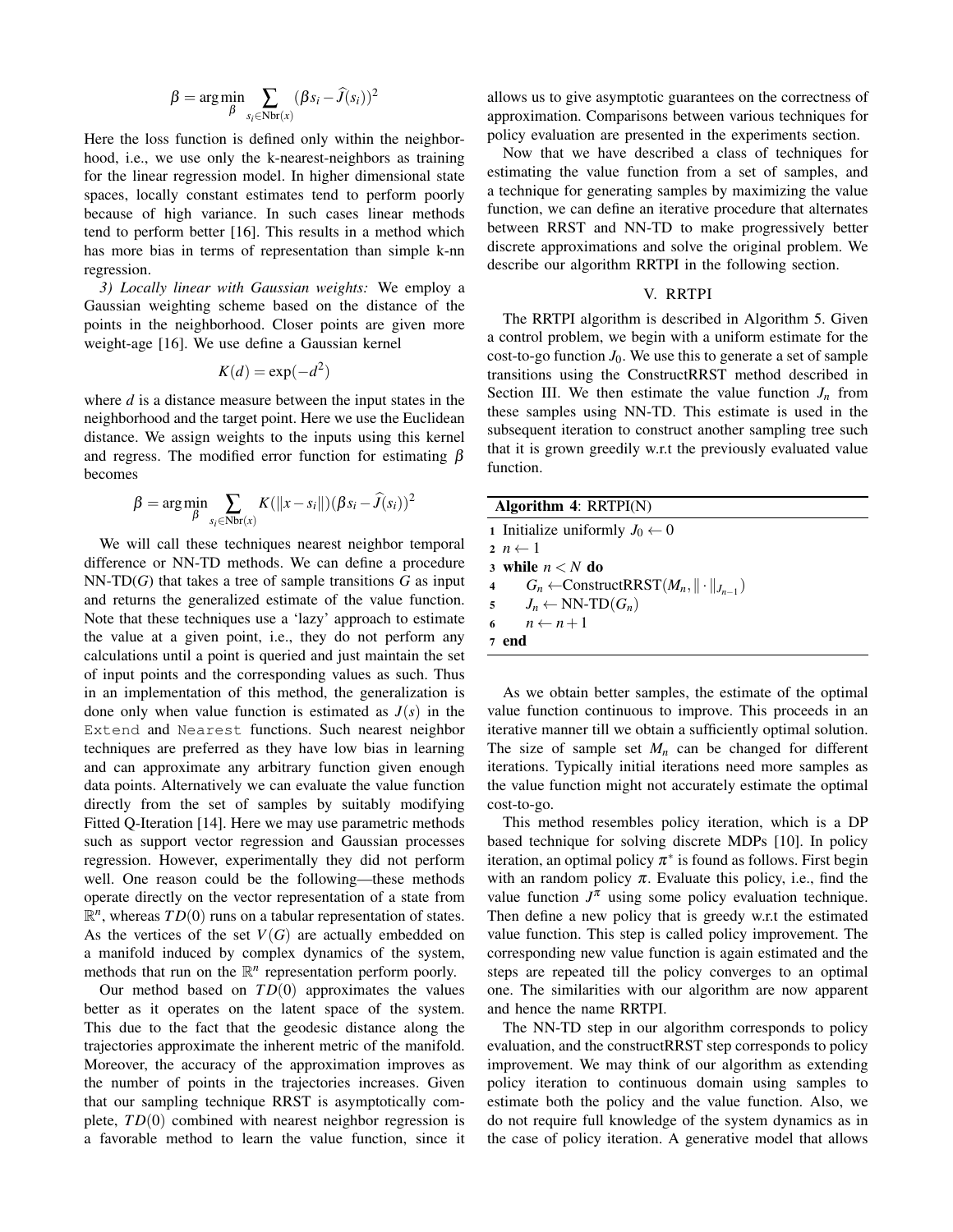us to draw samples is sufficient. This is a weaker assumption and allows us to solve a more general class of problems.

The LQR-RRT\* technique [8] method describes a similar approach of learning the optimal value function from experience, but assumes knowledge of the system dynamics in linearizable form. It is found that the accuracy of LQR methods falls rapidly as the dimensionality of the domain increases [7]. Thus the assumptions made by LQR-RRT\* hinder its ability to model more complex problems effectively. Systems such as the octopus arm, are easy to generate samples from but hard to fully specify in closed form. Our method can handle such domains as it only requires samples. It can also handle arbitrary cost functions. Supporting results are shown in the results section.

## VI. RESULTS

We evaluate our algorithm on a variety of domains having underpowered and underactuated dynamics - the mountain car, the acrobot and the octopus arm. The total discounted reward along the current best path to the goal is the evaluation criterion that we use. We compare the performance of our approach against the following baselines:

*a) Fixed Discretization:* We discretize the space into uniform grids and run Dynamic Programming. The number of discretizations is taken as the no. of samples for comparison.

*b) LQR based Policy Evaluation:* The policy evaluation technique NN-TD is replaced with an LQR based evaluation technique after Perez et. al. [8].

*c) RRTPI variants:* We compare the three variants of RRTPI based on the nearest neighbor techniques discussed in section IV. kNN-RRTPI with different values of k corresponds to the locally constant method. LL-RRTPI and LW-RRTPI use the locally linear and the Gaussian weighting scheme correspondingly. The neighborhoods for LL-RRTPI and LW-RRTPI were defined using 5-7 nearest neighbors.

All results are averaged across 100 runs. Simulations were run on a 3.4GHz 4 core system with 16GB of RAM.

## *A. Mountain Car Domain*

In this domain, the goal is to drive an underpowered car in a valley up a steep hill. The state is a 2 dimensional continuous space consisting of the position and velocity of the car along the hill. The actions correspond to acceleration in the positive or negative direction. A small negative reward is given every step, till the goal state is reached. A large positive reward is given upon reaching the target. Detailed descriptions of the dynamics can be found in Singh et. al.[17]. This is an example of a underpowered domain. Comparison of performance is shown in Figure 1.

All methods were successfully able to find feasible solutions. Although the discrete algorithm reaches the optimal performance roughly around the same time as the RRTPI algorithms, the space requirements are much higher. This is because at any given time, the RRTPI algorithms need to store a maximum of *M<sup>n</sup>* nodes and edges plus an additional  $M_{n-1}$  values representing the value function. In this



Fig. 1. Comparison of various algorithms on the mountain car domain

experiment  $M_n$  was 2000 for all  $n > 1$ . Whereas the discrete case needed to store  $100 \times 100$  states. This problem would compound as the dimensionality of the problem increases. Also all algorithms display more efficient use of samples than plain discretization.

Using LQR gives good estimates initially but eventually both LW-RRTPI and 1nn-RRTPI perform better with the same number of samples. The performance of LL-RRTPI is almost similar to LQR. Although as the complexity of the domain increases, this is expected to change. LW-RRTPI performs the best among the algorithms.

#### *B. Acrobot Domain*

In this task, an acrobot must be brought to a vertically upright position. The acrobot is a two link robot with one fixed unpowered joint and a free joint powered joint. The system has four states consisting of the angular position and speed of the two joints. This is an underactuated system as only the free joint can be controlled and the robot has to learn to swing up by building momentum. The exact dynamics can be found in Murray and Hauser [18]. The results on this domain are shown in Figure 2.



Fig. 2. Comparison of various algorithms Acrobot domain.

In this task, LQR performs poorly compared to the nearest neighbor methods. This is because as the complexity of the dynamics increases, the accuracy of the LQR estimate falls rapidly [7]. Results from using discretization are not reported since we ran out of memory before a solution was found. LL-RRTPI and LW-RRTPI perform better as compare to 1nn-RRTPI due to lower variance in higher dimensions.